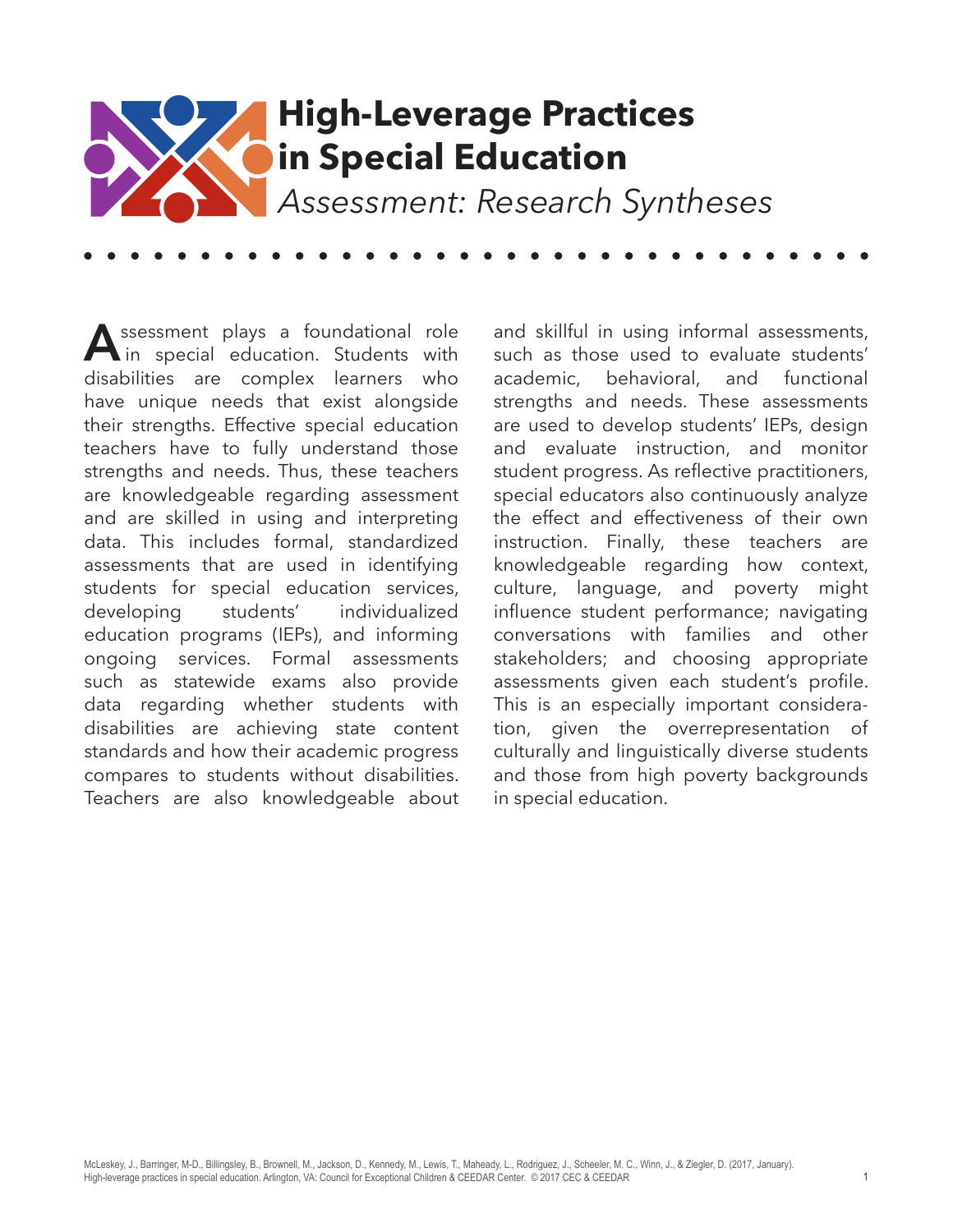

### **HLP4 Use multiple sources of information to develop a comprehensive understanding of a student's strengths and needs.**

To develop a deep understanding of a student's learning needs, special educators compile a comprehensive learner profile through the use of a variety of assessment measures and other sources (e.g., information from parents, general educators, other stakeholders) that are sensitive to language and culture, to (a) analyze and describe students' strengths and needs and (b) analyze the schoolbased learning environments to determine potential supports and barriers to students' academic progress. Teachers should collect, aggregate, and interpret data from multiple sources (e.g., informal and formal observations, work samples, curriculum-based measures, functional behavior assessment [FBA], school files, analysis of curriculum, information from families, other data sources). This information is used to create an individualized profile of the student's strengths and needs.

Students with disabilities present a wide range of both strengths and needs, in a variety of areas (e.g., academic, social, emotional, adaptive and organizational, communication)—which must be understood in order to develop instruction specially designed to meet their needs. Their varied needs are most often the result of problems with attention, memory, language, emotional regulation, social regulation, and motivation due to repeated failure (Vaughn & Bos, 2014), and these underlying needs can interfere with their ability to achieve successful outcomes. There is evidence in the field of learning disabilities that performance on specific language and cognitive variables (e.g., phonological awareness, rapid letter naming, oral language skills, morphological awareness) can be used to identify students who need the most

intensive, ongoing intervention (e.g., Al Otaiba & Fuchs, 2006; Fletcher et al., 2011; D. Fuchs et al., 2012). Further, response to instruction in reading and mathematics remains one of the strongest predictors of future performance (Katz, Stone, Carlisle, Corey, & Zeng, 2008; Vaughn, Linan-Thompson, & Hickman, 2003).

Environmental factors can play a role in student learning and behavior. Culture, language, and family poverty (along with teachers' response to these factors) can influence students' behavior and learning (Hammer et al., 2012; Judge & Bell, 2010; Samson & Lesaux, 2009). The instructional environment also can affect what students are learning. Well organized environments where student needs are supported positively influences students' learning and behavior (Murray & Greenburg, 2006).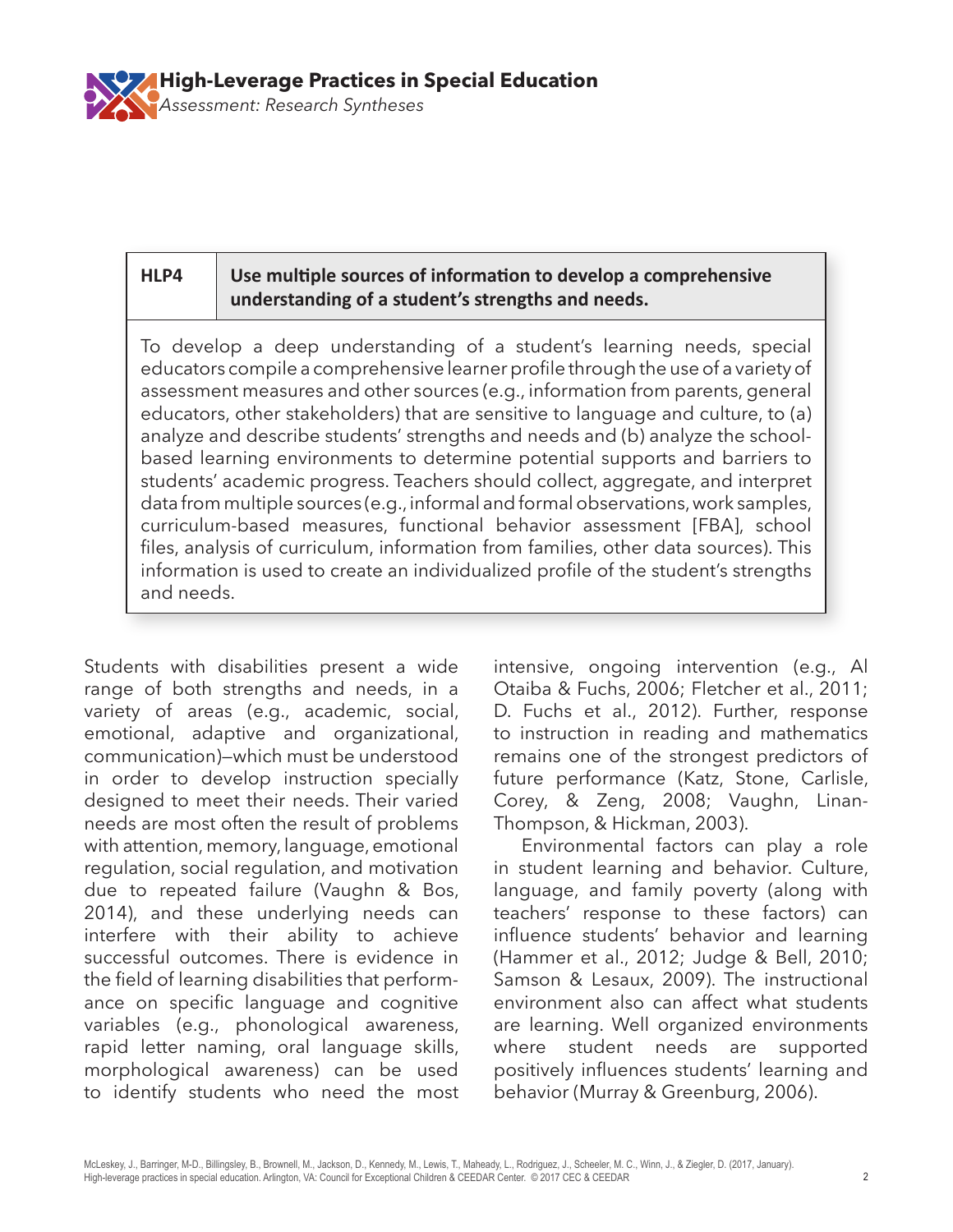

Findings from research on individual learner characteristics, response to instruction, and the role of environmental factors in student learning suggest that special education teachers need to develop comprehensive learner profiles. These profiles should delineate students' strengths and needs, describe how culture and language might be influencing a student's performance, contain information about students' instructional environments, and show how students are responding to instruction. A comprehensive learner profile, continually revised based on instructional and behavioral data, is essential to develop, implement, evaluate, and revise instruction in ways that are sensitive to individual students' strengths and needs.

To develop a learner profile, special education teachers need to collect, over time, information from a variety of sources and synthesize that information in order to develop a comprehensive understanding of the student. These sources include but are not limited to:

- comprehensive, multidisciplinary assessments that produce information about cognitive and language variables;
- discussions with students' family members that provide information about students' interests and motivations and how they adapt to their home and community environment;
- curriculum-based measurement data that can be used to provide information about student progress in different curricular areas (Deno, Fuchs, Marston, & Shin, 2001);
- student interviews and surveys that generate data about students' interests in an academic area and their strategic approach to tasks (Montague, 1996);
- Inventories, classroom checklists, and student work samples that can be used to help teachers understand students' strengths and needs in an academic area (e.g., Leslie & Caldwell, 2015); and
- direct observation of classroom performance and behavior (e.g., functional behavioral assessment) that can be used to help teachers gather information such as how students perform a task and how students respond to different behavior and learning supports.

As special education teachers collect information, they need to look for and interpret patterns in the data, as this will help them to synthesize the information they are collecting and to use the collected data for educational decision making. The synthesis of information can be used to develop a comprehensive profile of the individual student's strengths, needs, interests, and motivation in different areas, both academic and nonacademic. Understandings gained from these individual profiles can be used to communicate with professionals and parents in order to develop a team-based approach to the education of students with disabilities—one where information is used continually to design, evaluate, and revise instruction.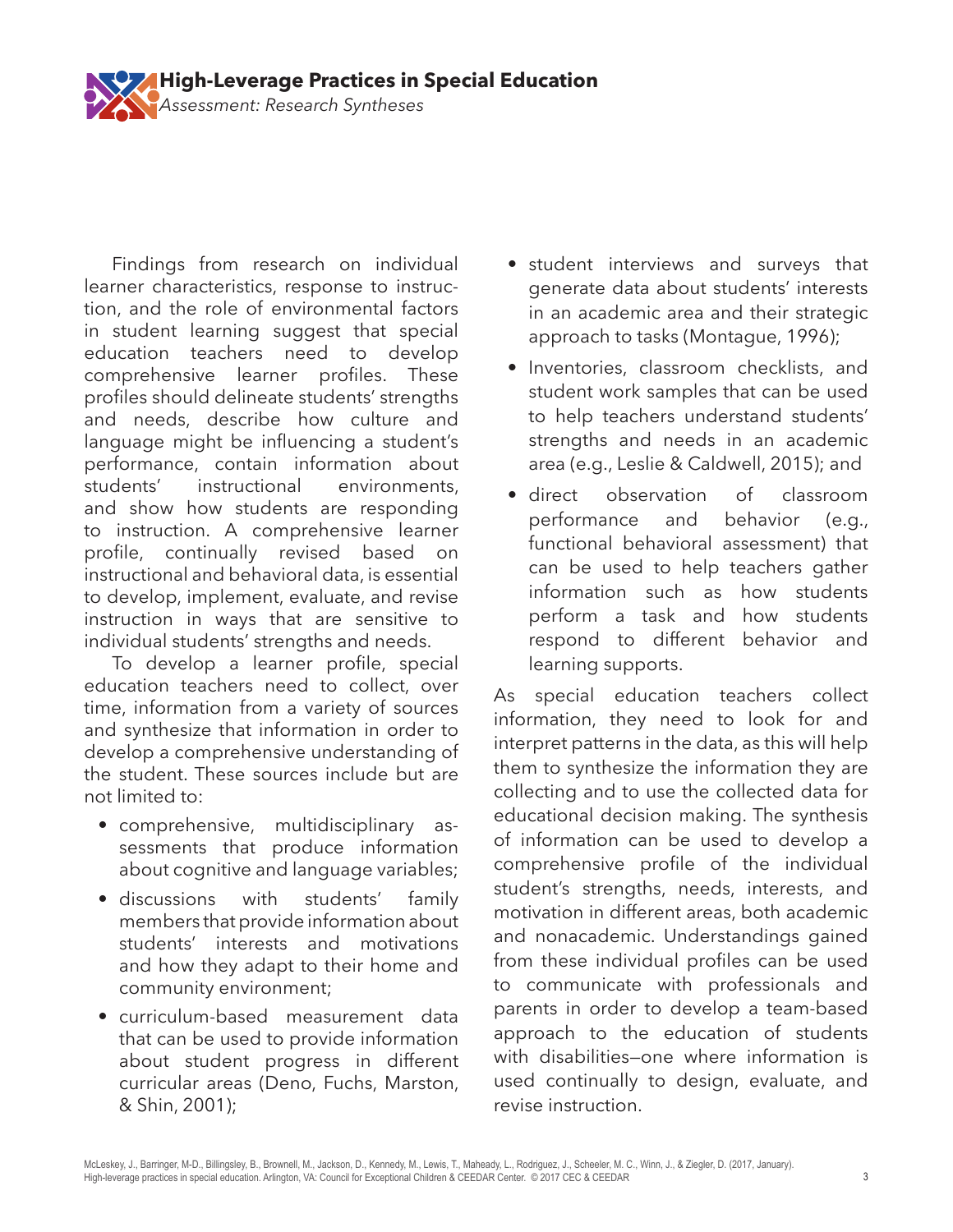*Assessment: Research Syntheses* **High-Leverage Practices in Special Education** 

# *Research and Policy Support*

The need to develop comprehensive learning profiles for students with disabilities is founded in research on assessment and effective special education teachers as well as the law governing the education of students with disabilities. Research on the limitations of standardized tests; the promise of formative, ongoing curricular and behavioral assessments; and the knowledge effective special education teachers have about stu-

dents with disabilities suggests that teachers need rich information about students if they are going to respond effectively to their needs. In special education practice, the need for rich data—provided from the array of people

involved in the student's education—arises from concerns about standardized, normreferenced assessments. These assessments only provide a snapshot of how students perform in comparison to other students; they do not provide the specific information teachers need to develop interventions or assess their effectiveness (Caffrey, Fuchs, & Fuchs, 2008; Fuchs et al., 2008).

To be effective, special education teachers need data that helps them understand how students are learning and behaving in classrooms and schools. A robust research base exists that demonstrates the powerful role that ongoing collection of student achievement and behavioral data, or more formative assessments, can play in mak-

ing instructional decisions about students (Stecker, Fuchs, & Fuchs, 2005). Teachers who frequently collect and analyze curriculum-relevant data are able to adapt and modify their instruction in ways that promote the learning of students with disabilities.

Studies of effective special education teachers have shown that they have a deep knowledge of students and how their students are learning in a particular area. These teachers are able to describe their students' academic, behavioral, and motiva-

*Special education teachers with deep knowledge of content and of how students learn content are more effective in their ability to provide decoding and fluency instruction.*

tional needs in great detail (see Bishop, Brownell, Klingner, Leko, & Galman, 2010; Seo, Brownell, Bishop, & Dingle, 2008). They are careful observers of student behavior, provide skillful classroom management to support students' learning, and are able to

engage in strategies that motivate their students to engage in instruction (Bishop et al, 2010; Brownell et al., 2014; Seo, 2006; Seo et al., 2008). Further, in two quantitative studies of special education teachers (Brownell et al., 2007, 2009), researchers showed that special education teachers with deep knowledge of content and of how students learn content are more effective in their ability to provide decoding and fluency instruction.

The Individuals With Disabilities Education Act (IDEA, 2006) requires that comprehensive evaluations of students with disabilities use a variety of assessment tools and strategies to develop an adequate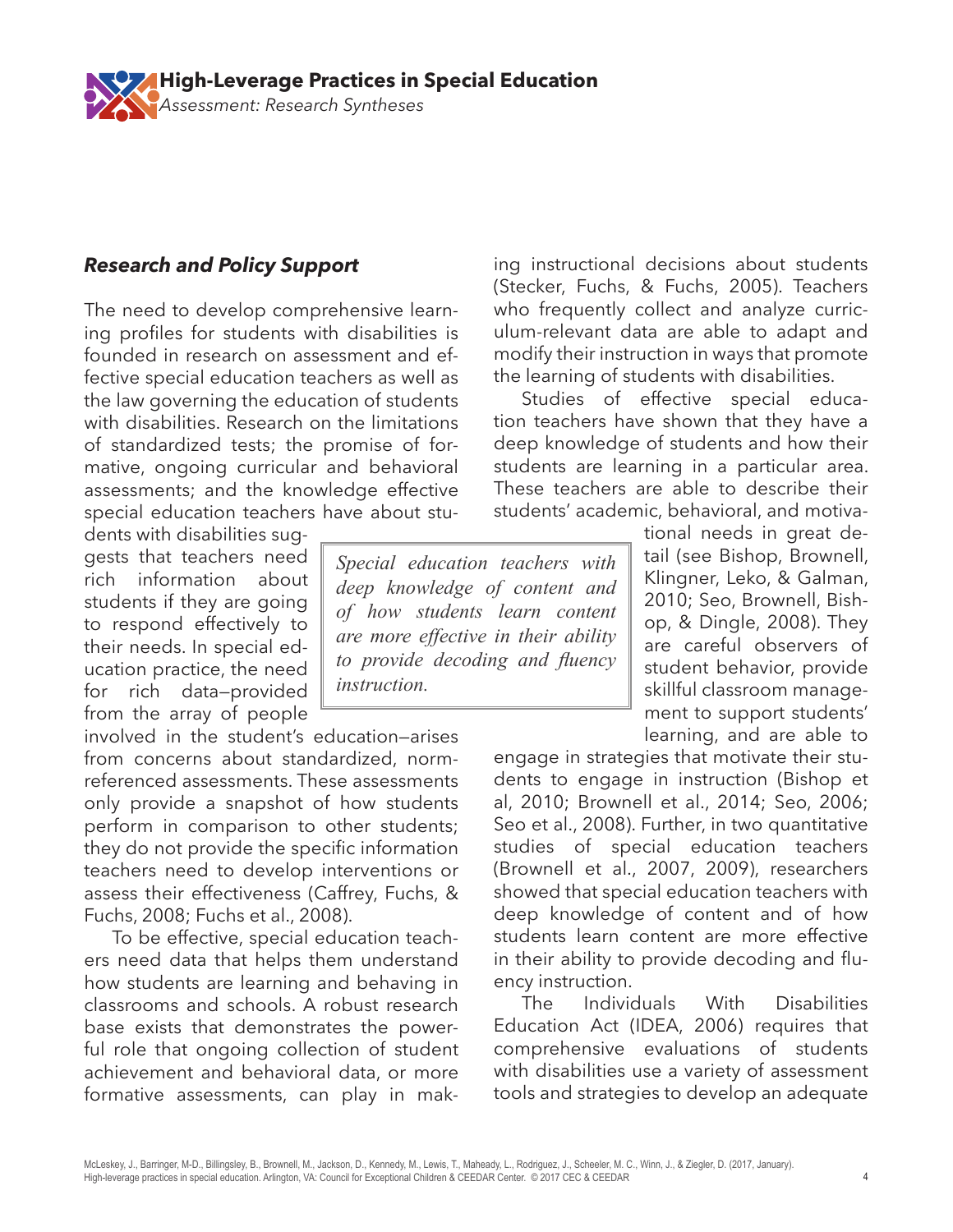

picture of a student's strengths and needs (IDEA regulations, 2012, 34 C.F.R. § 300.304[b]; Center for Parent Information and Resources, 2014). Further, this evaluation must be multidisciplinary (The National Dissemination Center for Children with Disabilities, n.d.). Parents, special education teachers, and other professionals (e.g., general education teachers, related service personnel) involved in the education of the student must contribute to the evaluation of the student.

## *Conclusion*

Although both general and special education teachers need to develop assessment literacy and have an understanding of students' strengths, needs and interests, special education teachers are in the best position to develop a comprehensive learner profile for individual students. Special education teachers often have the most

contact with students with disabilities, their families, and other professionals involved in the assessment of these students, and consequently are able to gather more comprehensive information about students from these different sources. In addition, the special education teacher is often the team member who provides the most intensive, small-group instruction to students with disabilities, and thus has an opportunity to know students in greater depth than a general education teacher might. To develop a comprehensive learner profile, effective special education teachers need to understand the different types of assess ment tools available to them, and how to use those tools and the information generated from them to help the edu cational team design, implement, evaluate and revise programs that meet the individual needs of students with disabilities and allow them access to the general edu cation curriculum.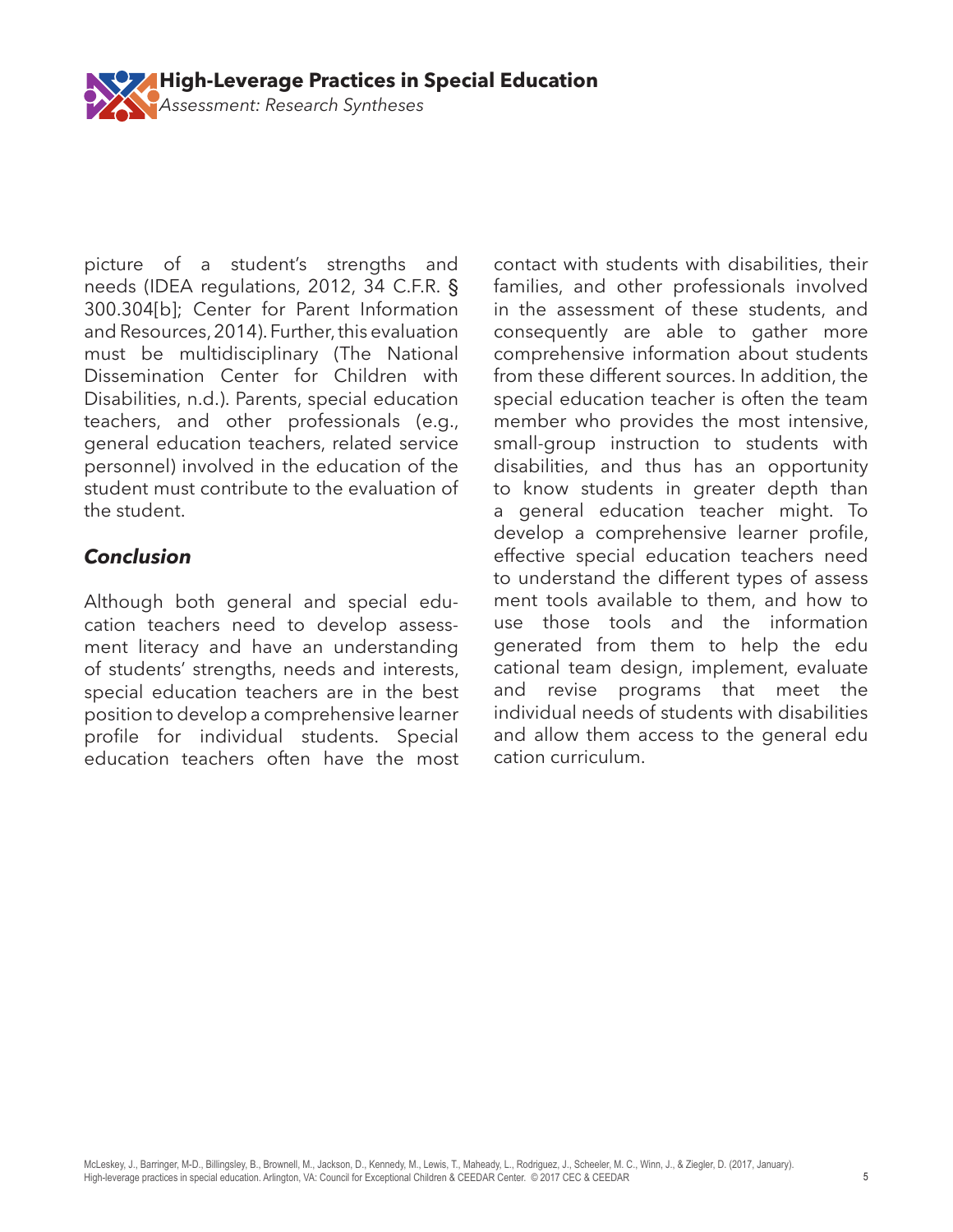

#### **HLP5 Interpret and communicate assessment information with stakeholders to collaboratively design and implement educational programs.**

Teachers interpret assessment information for stakeholders (i.e., other professionals, families, students) and involve them in the assessment, goal development, and goal implementation process. Special educators must understand each assessment's purpose, help key stakeholders understand how culture and language influence interpretation of data generated, and use data to collaboratively develop and implement individualized education and transition plans that include goals that are standards-based, appropriate accommodations and modifications, and fair grading practices, and transition goals that are aligned with student needs.

IDEA recognizes the important role that a team plays in the evaluation of students and their ongoing education. One of the central components of providing services for students with disabilities is convening a team of stakeholders that includes key professionals and family members to collaboratively create an IEP (Council for Exceptional Children, n.d.). A high-quality IEP is the primary mechanism to individualize and assist students with disabilities in making progress. The special education teacher's role as a team member is to consider the student's strengths and needs based on assessment information and work collaboratively with the entire team to design an educational plan that, when implemented, will produce maximum benefit for the student. Because implementation and assessment of the educational plan are ongoing, special education teachers need to be able to interpret and communicate assessment results regularly with other teachers, staff,

and families as part of the effort to monitor a student's response to instruction.

The first step in this process is to gather the assessment information and make it available to the IEP team, communicating the results in a format that is easily understood by all team members. For some team members, assessment data may need to be interpreted with regard to its importance to developing goals, choosing appropriate accommodations and modifications, and identifying fair grading practices. Research indicates that parents often feel overwhelmed and anxious at IEP meetings, and family members have reported they understand none or only some of the information presented at the IEP meeting (Hammond, Ingalls, & Trussell, 2008). When parents are involved in the assessment process from the start they are better able to understand the purposes of the assessments and the results. In addition, parental involvement in the assessment process encourages con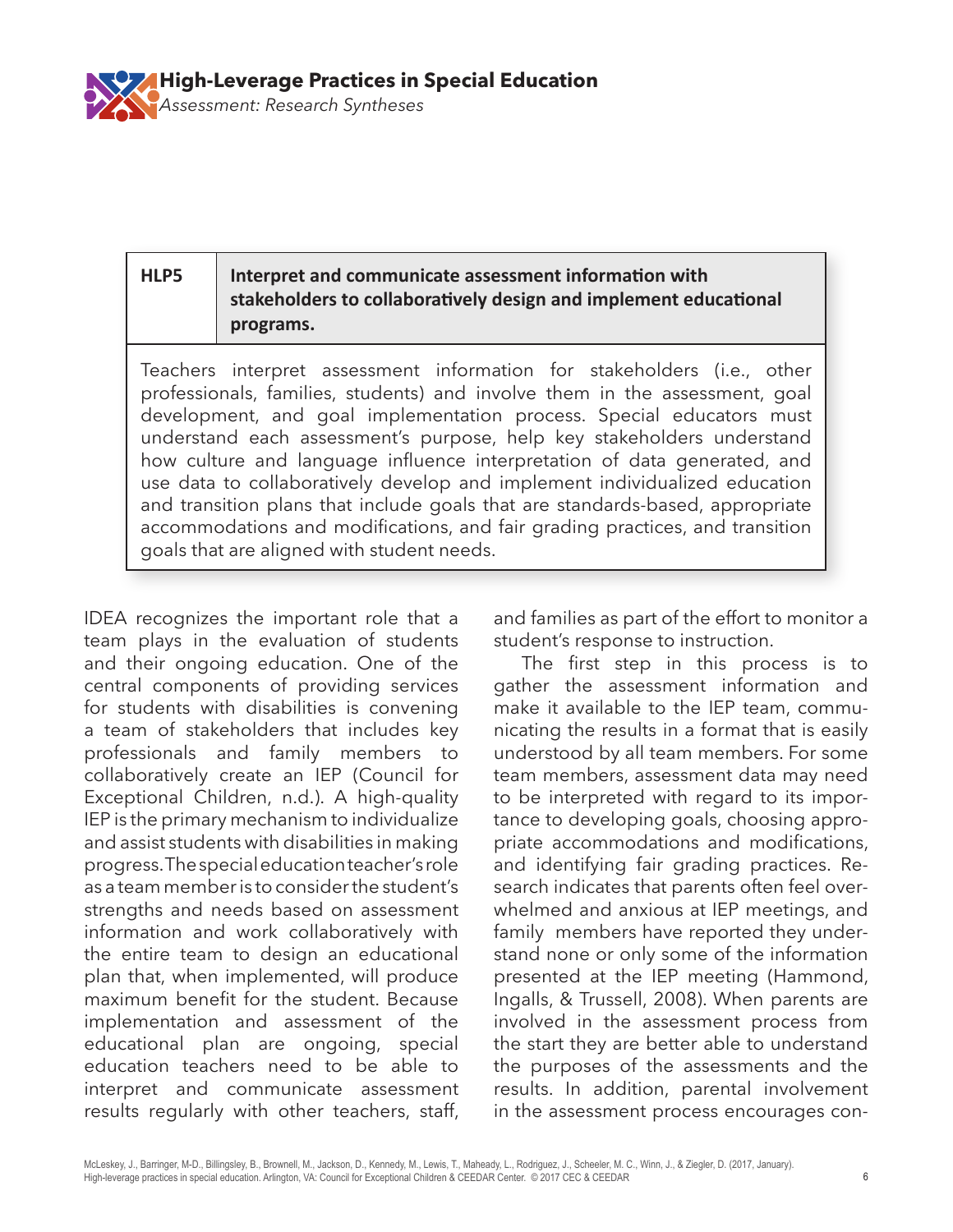sideration of culture and language factors and the role they may play in interpreting assessment results. Understanding the assessment challenges of students from culturally and linguistically diverse backgrounds is vital because this population of students is disproportionately represented in special education (see Abedi, 2006; Chu & Flores, 2011; Linn & Hemmer, 2011; U.S. Department of Education, 2016; Zhang & Katisyannis, 2002). Special education teachers must take an active role in communicating assessment data and gauging the understanding of all team members, paying particular attention to families' understandings.

Assessment results that are based on parental input encourage respectful treatment of families and values their expertise (Fish, 2008; Wolfe & Duran, 2013). Parents provide insights about their child, as well as discuss the goals they have for their child and what they hope the school can do to best support their child. Providing families with information about assessment data prior to eligibil-

ity and IEP meetings can help families prepare for team meetings, allowing them to generate questions they may have and alleviating feelings of being overwhelmed and having too much informa-

tion to understand (Lo, 2008; Wolfe & Duran, 2013). The special education teacher may also serve as an advocate for the family. During meetings with the team, it is often the special education teacher's responsibility to make sure that assessment data are presented in clear and understandable terms and that all team members have time to ask questions and describe supports that they believe would be important for the student.

Finally, special education teachers are tasked with communicating initial and ongoing assessment data with other teachers and support staff. Students' IEPs are continually revised based on assessment data. Teachers and staff use assessment data to understand if interventions are effective and adjust instruction accordingly.

## *Policy and Research Support*

According to federal regulations, IEP teams must include (a) parents; (b) at least one general education teacher; (c) at least one special education teacher; (d) a representative of the local education agency (typically an administrator); (e) someone who can interpret the instructional implications of evaluation results (can be one of the

> other listed members); (f) other individuals with expertise about the child; and, (g) when appropriate, the child (34 C.F.R. § 300.347[a][1]). The IDEA regulations also require that the IEP for a child with

a disability include a statement of the child's current levels of educational performance (academic and behavioral). For an IEP team to accurately define this, the team must use relevant assessment data.

*Providing families with information about assessment data prior to eligibility and IEP meetings can help families prepare for team meetings.* 

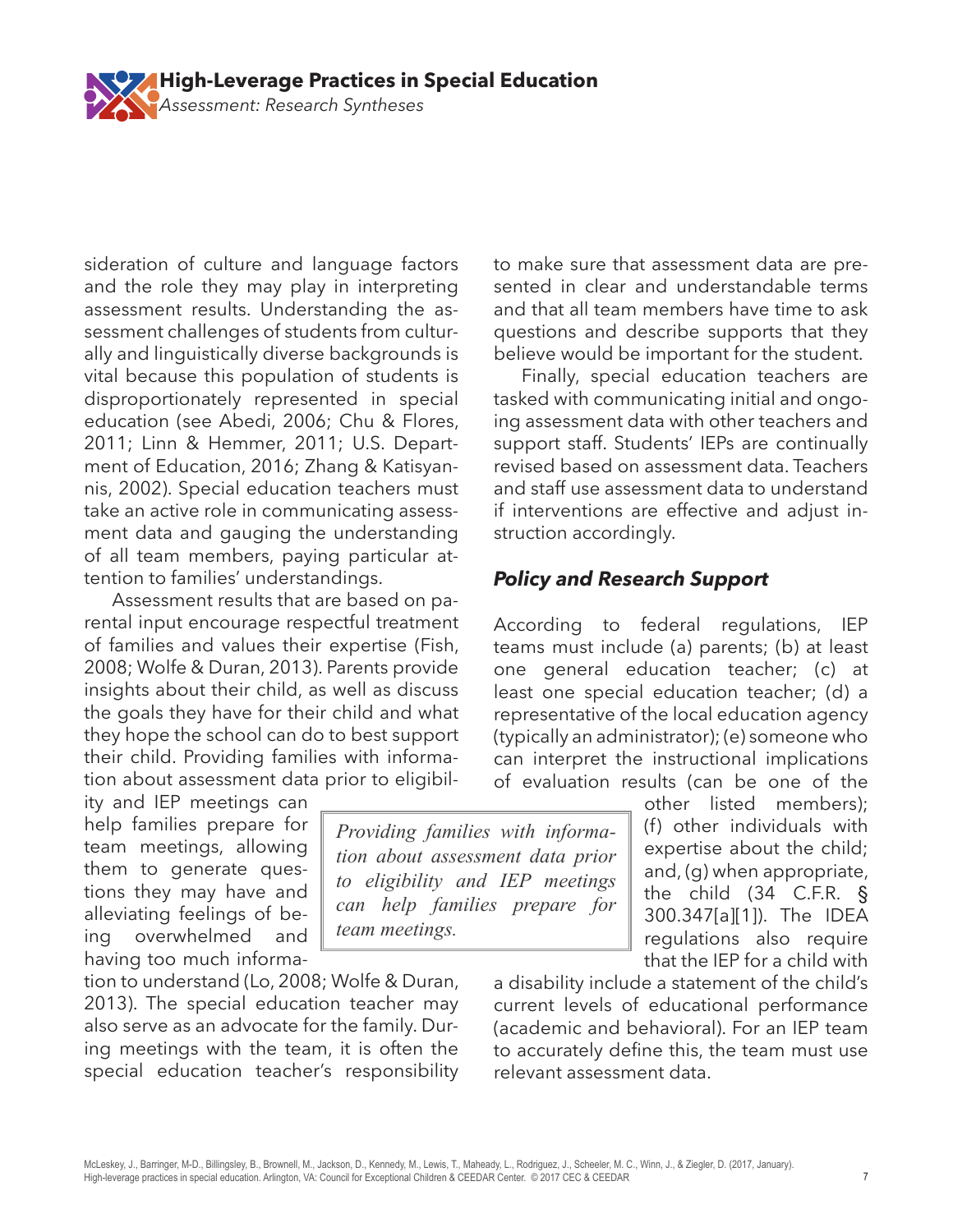

IDEA also stipulates that cultural and linguistic factors must be taken into consideration by the IEP team during assessment and interpretation of data (34 C.F.R. § 300.306[b][1]). Research has established that culturally and linguistically diverse students are frequently misidentified as having a disability (e.g., Rinaldi & Sampson, 2008; Samson & Lesaux, 2009). For example, it is often challenging to determine whether a student's difficulties are due to English acquisition or a learning disability, because students with these difficulties often display similar characteristics (Collier, 2011; Orosco & Klinger, 2010).

The assessment process must include the family's description of its resources, priorities, and concerns related to enhancing the child's development. This establishes assessment as family-directed and assists in ensuring that services take culture and language into account. After the appropriate administration of assessments, special education teachers review and communicate with other IEP team members the patterns of student strengths and needs and gain consensus from multiple stakeholders (e.g., parents, general education teachers, target students; Collier, 2011; Ortiz & Artiles, 2010). When necessary and appropriate, other professionals (e.g., English language learner teacher, bilingual evaluator) should join the IEP team to provide assistance with communicating and interpreting assessment results. In addition, special education teachers should encourage parental and, as appropriate, student collaboration. Families and the students themselves know their cultural and linguistic practices best and can

educate the team regarding these practices (Barnard-Brak & Lechtenberger, 2009; Scott, Hauerwas, & Brown, 2014).

Research suggests that involving parents in the IEP process holds the potential for improving implementation and student outcomes. One way that parents demonstrate support of their children's education is by attending IEP meetings and volunteering. Children whose families are more involved show a variety of more positive outcomes than children with less family involvement, including (a) better grades, (b) more involvement in organized groups, and (c) more involvement in postschool employment (Newman, 2005; Test et al., 2009). Some evidence also indicates a positive association between students with disabilities participating in IEP meetings and their academic outcomes (Barnard-Brak & Lechtenberger, 2009).

#### *Conclusion*

Policy mandates the members of all IEP teams and factors that should be considered when assessing and interpreting the results of assessments of culturally and linguistically diverse students. However, the characteristics of each IEP team, along with the assessment data for each child, are unique. The special education teacher has a pivotal role in helping all members of the IEP team to understand assessment data. Such data provide the foundation for determining appropriate educational services for students with disabilities. Ongoing communication of assessment results assists with implementing effective IEPs and ensuring desirable outcomes for students with disabilities.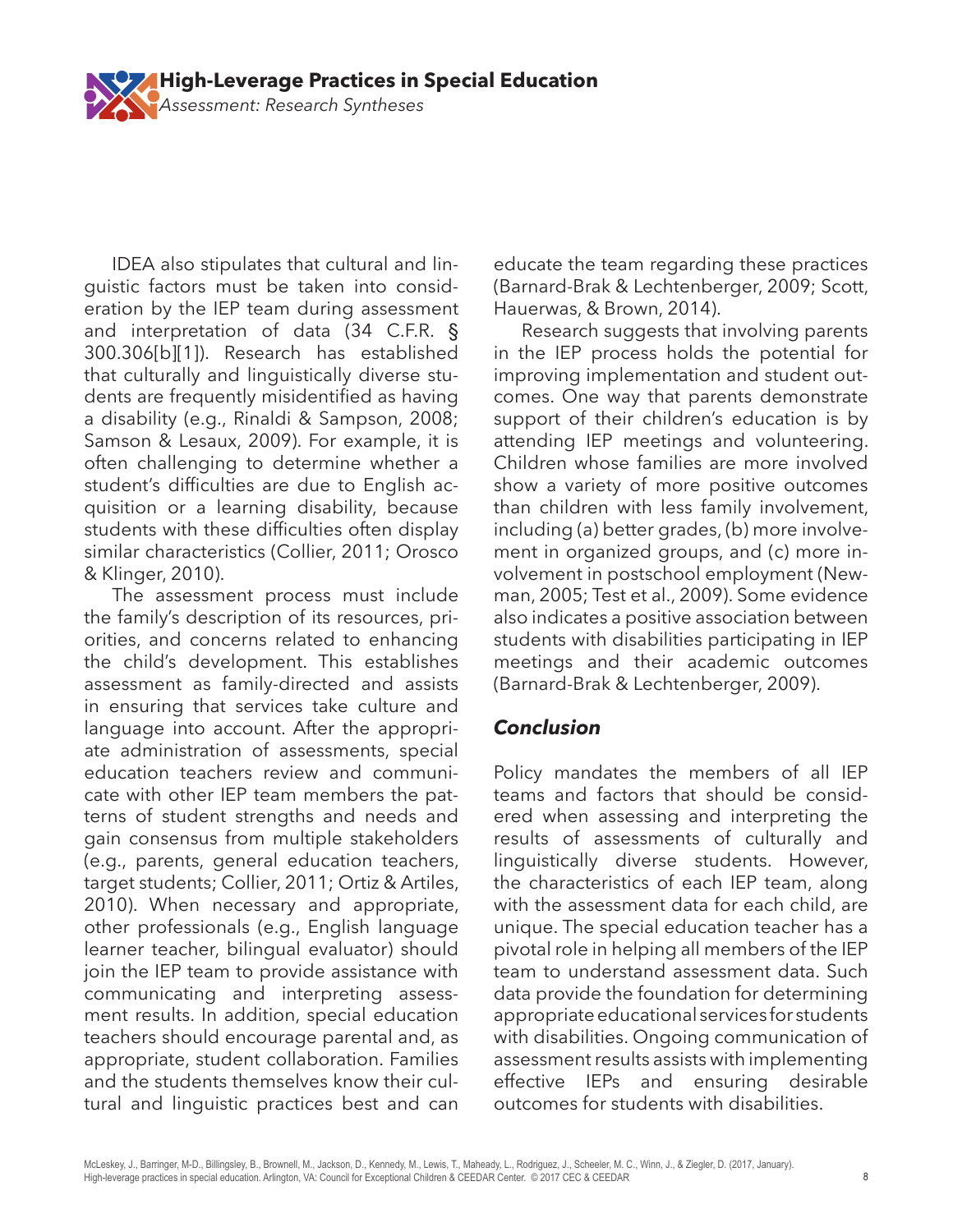

#### **HLP6 Use student assessment data, analyze instructional practices, and make necessary adjustments that improve student outcomes.**

After special education teachers develop instructional goals, they evaluate and make ongoing adjustments to students' instructional programs. Once instruction and other supports are designed and implemented, special education teachers have the skill to manage and engage in ongoing data collection using curriculum-based measures, informal classroom assessments, observations of student academic performance and behavior, self-assessment of classroom instruction, and discussions with key stakeholders (i.e., students, families, other professionals). Teachers study their practice to improve student learning, validate reasoned hypotheses about salient instructional features, and enhance instructional decision making. Effective teachers retain, reuse, and extend practices that improve student learning and adjust or discard those that do not.

Special education teachers identify effective instructional and behavioral practices to address the needs of individual students. Although these practices may be evidencebased or widely considered effective, the special education teacher recognizes that no single practice will be effective for every student. To determine the effect of instructional practices, special education teachers make instructional decisions based on data related to student progress toward well-defined goals. This type of formative assessment is "a process used by teachers and students during instruction that provides feedback to adjust ongoing teaching and learning to improve students' achievement of intended instructional outcomes" (McManus, 2008, p. 3).

Formative assessment requires collecting data from a range of sources (e.g., curriculum-based measures, informal class-

room assessments, observation of classroom performance, self-assessment of classroom instruction; Popham, 2008)—and using these data to inform a cycle of continuous improvement (What Works Clearinghouse [WWC], 2009b). This cycle includes (a) collecting a variety of data regarding student learning from valid sources, (b) interpreting the data to determine the effectiveness of instruction, (c) developing alternative instructional approaches as necessary, (d) modifying instruction, and (f) continuing the cycle by collecting additional data to determine the effectiveness of the instructional change. To improve student achievement, formative assessment data may be used to make instructional changes such as:

• prioritizing the use of instructional time to increase student opportunities to learn,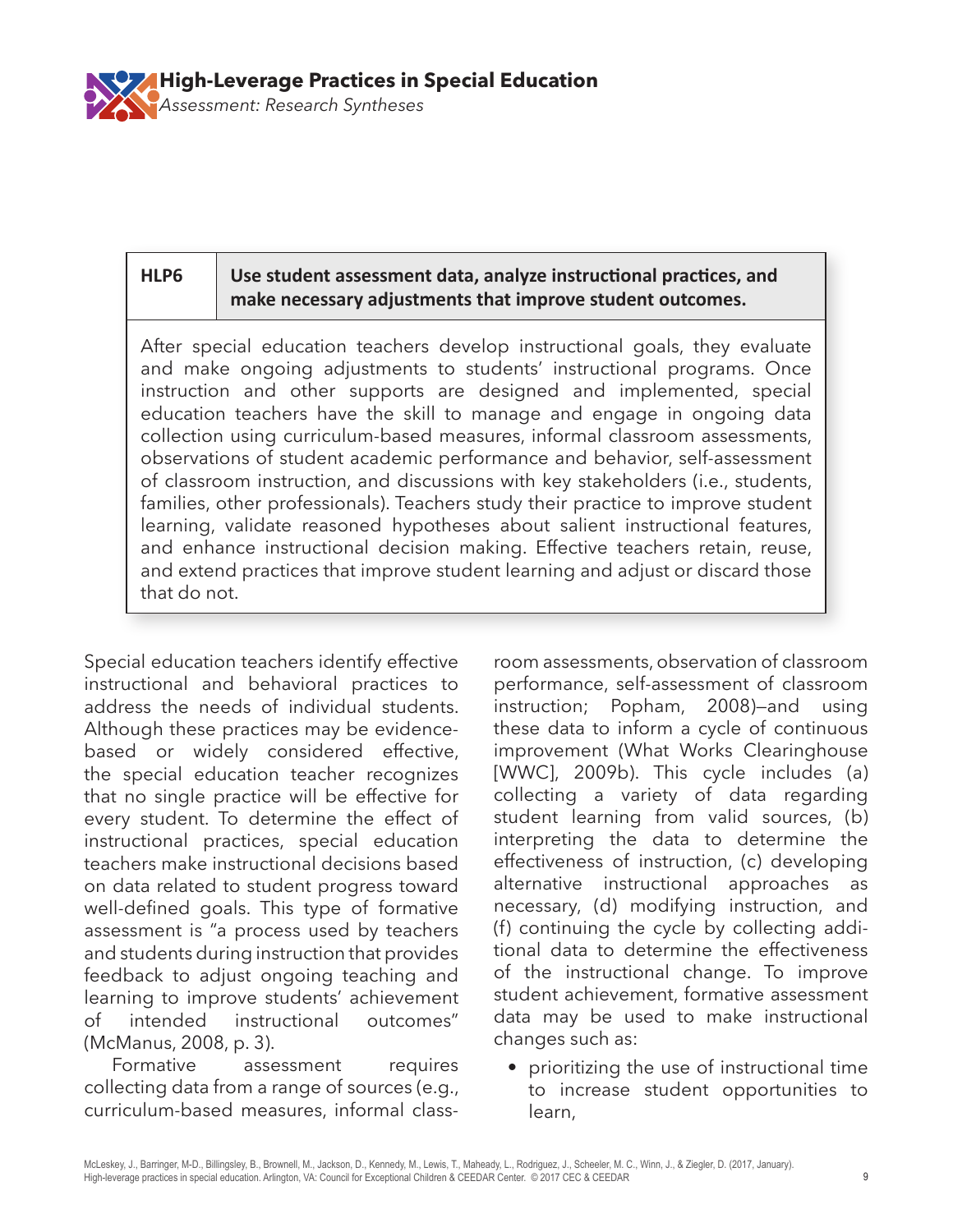

- providing additional instruction for students who are struggling to learn particular content,
- modifying delivery strategies,
- refining instruction, and
- determining if the curriculum needs to be adapted based on student strengths and weaknesses after examining grade level or schoolwide data (WWC, 2009b).

# *Research and Policy Support*

The accountability for student achievement that was mandated in the No Child Left Behind Act of 2001 (now Every Student Succeeds Act) resulted in increased attention to assessment for instructional decision

making on the part of teachers, school administrators, policy makers, and researchers. These professionals thus anticipated that "results from formative assessments could

provide timely and descriptive information about students to help teachers plan for and deliver effective individualized instruction" (Gallagher & Worth, 2008, p. 1). Although there is no national policy mandate related to formative assessment, several states have policies or provide program guidance related to the use of formative assessment to improve instructional outcomes (Gallagher & Worth, 2008). Further, the U.S. Department of Education encourages local schools to use data for continuous improvement (Mandinach & Gummer, 2013), and formative

*Formative assessment … is only effective when coupled with sound instructional decision making and effective interventions.*

assessment was one of the four pillars of the Race to the Top initiative (U.S. Department of Education, 2009).

Research evidence to support the use of formative assessment or a cycle of instructional improvement has been provided primarily by qualitative and descriptive studies, and is characterized as "low" by the Institute of Education Sciences (WWC, 2009b). However, researchers (e.g., Mandinach & Gummer, 2013) have supported the use of formative assessment as a logical and pragmatic approach to continuous improvement that leads to more effective instructional practices. A primary difficulty that arises when addressing the effectiveness of formative assessment relates to the fact that this process is not an instructional

> intervention, and is only effective when coupled with sound instructional decision making and effective interventions that are derived from a cycle of instructional

improvement. Formative data can be used to guide instructional decision making toward more effective instructional strategies for students who are struggling with academic content. Examples of effective instructional strategies include direct instruction, strategy instruction, student feedback, reciprocal teaching, and peer tutoring (Hattie, 2008).

Researchers have noted that a critical issue with formative assessment is the appropriate use of data to guide instructional decisions (Coburn & Turner, 2012; Waldron, Parker, & McLeskey, 2014; WWC, 2009b).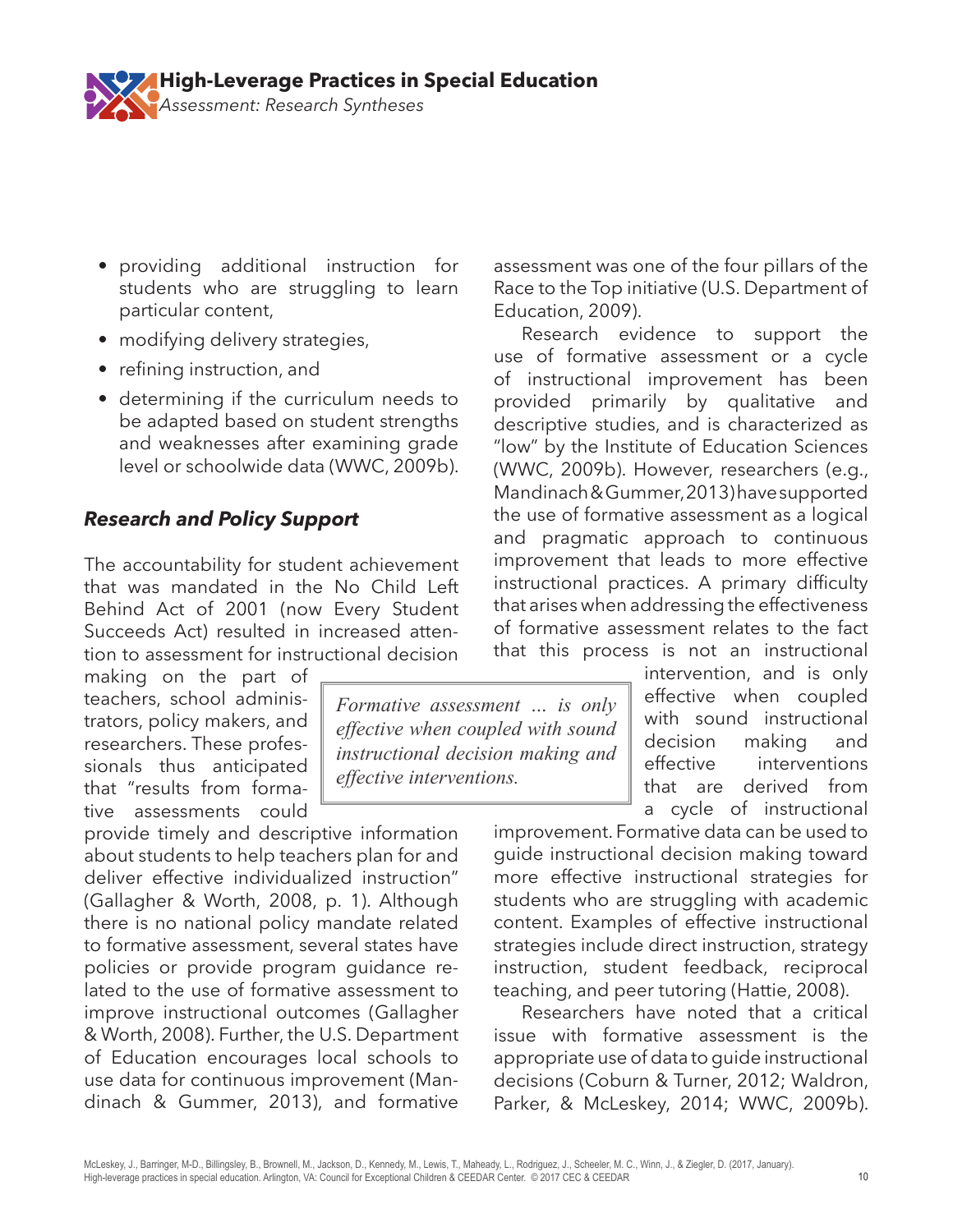

Although there is a dearth of research on the use of schoolwide data systems that are used for all grade levels and academic areas, research has been conducted on the use of data to guide instruction for students with disabilities and others who struggle to learn in elementary schools as part of multitiered systems of support (MTSS; L. Fuchs & Vaughn, 2012; Lembke & Stecker, 2007; Shapiro, Zigmond, Wallace, & Marston, 2011; Stecker et al., 2005; WWC, 2009a). Research has shown that such data systems are often part of schools that are effective and inclusive (Hehir & Katzmann, 2012; McLeskey, Waldron, & Redd, 2014).

A WWC report (2009b) noted that teachers are often asked to use student data without guidance regarding how this should be done. To address this need, school administrators should:

- provide a school-based facilitator who meets with teachers and teacher teams to discuss the systematic use of data for instructional decision making and provides professional development (including coaching) for teachers,
- provide structured time for teachers to collaborate related to data use and instructional decision making, and
- ensure that targeted professional

development is regularly provided based on teacher needs to improve data literacy and data use. (WWC, 2009b)

These recommendations have been supported and extended by those involved in using data as part of MTSS (e.g., Stecker et al., 2005; WWC, 2009a). For example, decision-making rules should be used for interpreting curriculum-based measurement data to support teachers in making instructional decisions. In addition, research related to MTSS has revealed that teachers benefit from instructional consultation from knowledgeable consultants or computerized systems to improve the quantity and quality of instructional changes that lead to improved student outcomes.

# *Conclusion*

Although research support for the use of formative assessment or a cycle of continuous improvement of instruction has been characterized as "low" by the Institute of Education Sciences, many individual studies support the use of assessment data as part of a data-based decision making framework to improve instruction. This is especially the case when teachers are working with students with unique educational needs.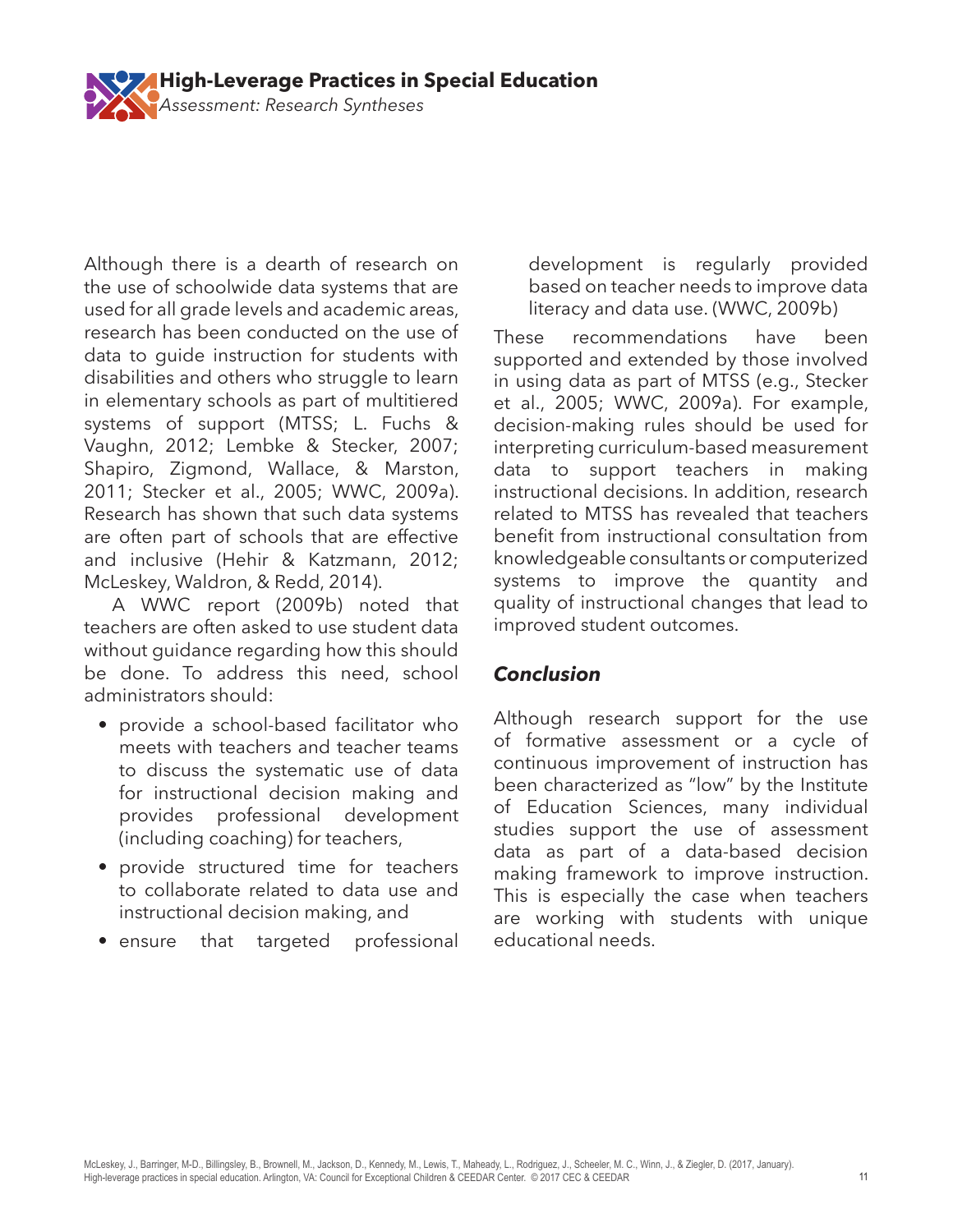

#### **References**

- Abedi, J. (2006). Psychometric issues in the ELL assessment and special education eligibility. *Teachers College Record, 108*, 2282–2303. doi:10.1111/j.1467- 9620.2006.00782.x
- Al Otaiba, S., & Fuchs, D. (2006). Who are the young children for whom best practices in reading are ineffective? An experimental and longitudinal study. *Journal of Learning Disabilities, 39*, 414–431. doi:10.1177/002221940603900 50401
- Barnard-Brak, L.., & Lechtenberger, D. (2009). Student IEP participation and academic achievement across time. *Remedial and Special Education, 31*, 343- 349. doi:10.1177/0741932509338382
- Bishop, A. G., Brownell, M. T., Klingner, J. K., Leko, M. M., & Galman, S. A. C. (2010). Differences in beginning special education teachers: the influence of personal attributes, preparation, and school environment on classroom reading practices. *Learning Disability Quarterly, 33*, 75–92
- Brownell, M. T., Dimino, J., Bishop, A. G., Haager, D., Gersten, R., Menon, S., … Penfield, R. D. (2009). The role of domain expertise in beginning special education teacher quality. *Exceptional Children, 75*, 391–411
- Brownell, M. T., Haager, D., Bishop, A. G., Klingner, J. K., Menon, S., Penfield, R., & Dingle, M. (2007, April). *Teacher quality in special education: The role of knowledge, classroom practice, and school environment*. Paper presented at the annual meeting of the American Education Research Association, Chicago.
- Brownell, M. T., Lauterbach, A. A., Dingle, M. P., Boardman, A. G., Urbach, J. E., Leko, M., … Park, Y. (2014). Individual and contextual factors influencing special education teacher learning in Literacy Learning Cohorts. *Learning Disabilities Quarterly, 34*, 31–44. doi:10.1177/0731948713487179
- Caffrey, E., Fuchs, D., & Fuchs, L. S. (2008). The predictive validity of dynamic assessment: A review. *The Journal of Special Education, 41*, 254–270. doiL10.1177/0022466907310366

Caffrey, Fuchs, & Fuchs, 2008; Fuchs et al., 2008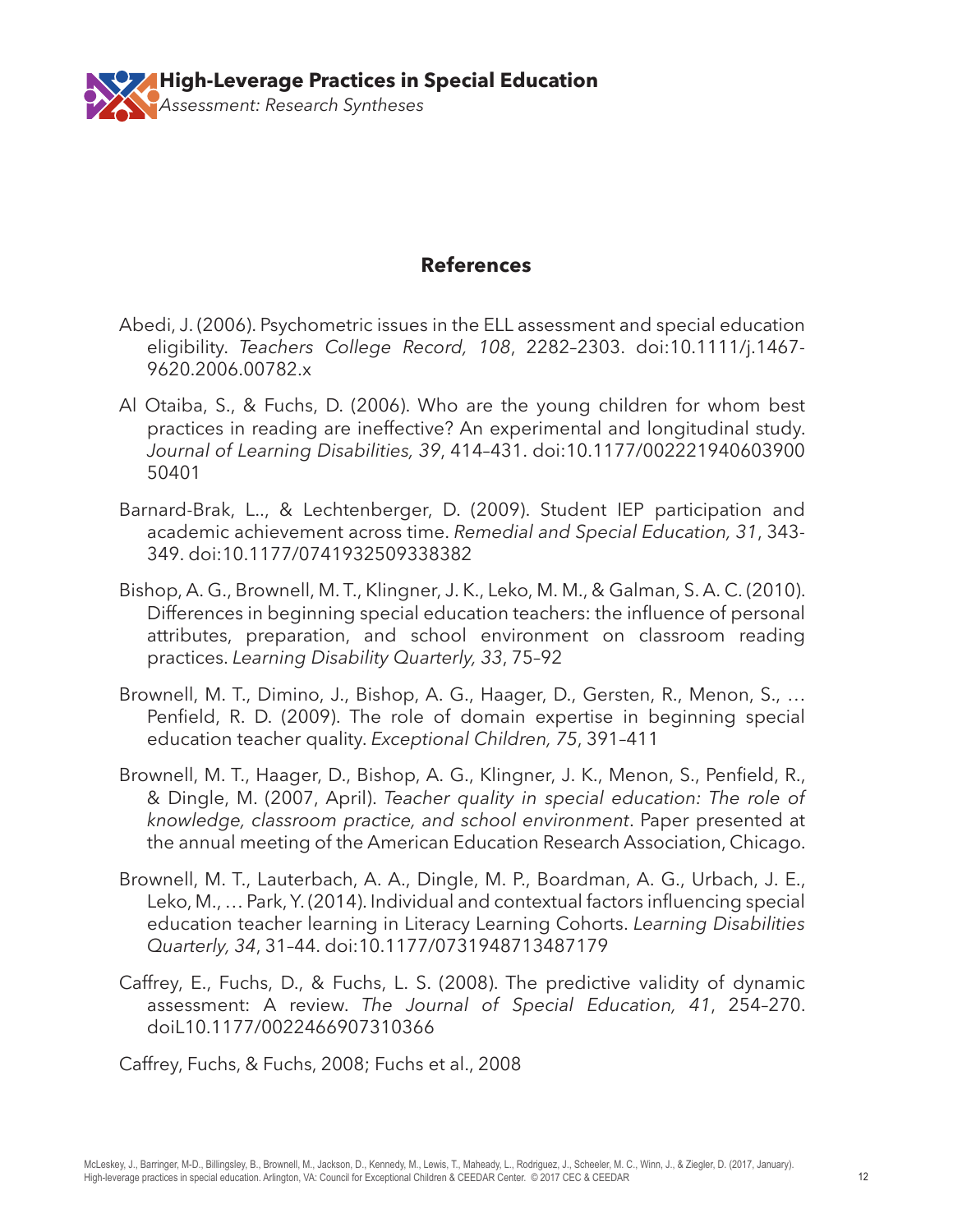

- Chu, S., & Flores, S. (2011). Assessment of English language learners with learning disabilities. *Clearing House, 84*, 244–248. doi:10.1080/00098655.2011.59055  $\Omega$
- Center for Parent Information and Resources (2014, May). *Evaluating children for disability*. Retrieved from http://www.parentcenterhub.org/repository/ evaluation/
- Coburn, C. & Turner, E. (2012). The practice of data use: An introduction. *American Journal of Education, 118*, 99–111. doi:10.1086/663272
- Collier, V. (2011). *Seven steps to separating difference from disability*. Thousand Oaks, CA: Corwin Press.
- Council for Exceptional Children. (n.d.). *Individualized education programs*. Retrieved from https://www.cec.sped.org/Special-Ed-Topics/Specialty-Areas/ Individualized-Education-Programs
- Deno, S. L., Fuchs, L. S., Marston, D. B., & Shin, J. (2001). Using curriculumbased measurement to develop growth standards for students with learning disabilities. *School Psychology Review, 30*, 507-524.
- Fish, W. W. (2008). The IEP meeting: Perceptions of parents of students who receive special education services. *Preventing School Failure: Alternative Education for Children and Youth, 53*, 8–14. doi:10.3200/PSFL.53.1.8-14
- Fletcher, J. M., Stuebing, K. K., Barth, A. E., Denton, C. A., Cirino, P. T., Francis, D. J., & Vaughn, S. (2011). Cognitive correlates of inadequate response to reading intervention. *School Psychology Review, 40*, 3–22.
- Fuchs, D., Compton, D. L., Fuchs, L. S., Bryant, V. J., Hamlett, C. L., & Lambert, W. (2012). First-grade cognitive abilities as long term predictors of reading comprehension and disability status. *Journal of Learning Disabilities, 45*, 217– 231. doi: 10.1177/0022219412442154
- Fuchs, L., & Vaughn, S. (2012). Responsiveness-to-intervention: A decade later. *Journal of Learning Disabilities, 45*, 195–203. doi:10.1177/0022219412442150
- Gallagher, C. & Worth, P. (2008). *Formative assessment policies, programs, and practices in the Southwest Region* (Issues & Answers Report, REL 2008–No. 041). Washington, DC: U.S. Department of Education, Institute of Education Sciences.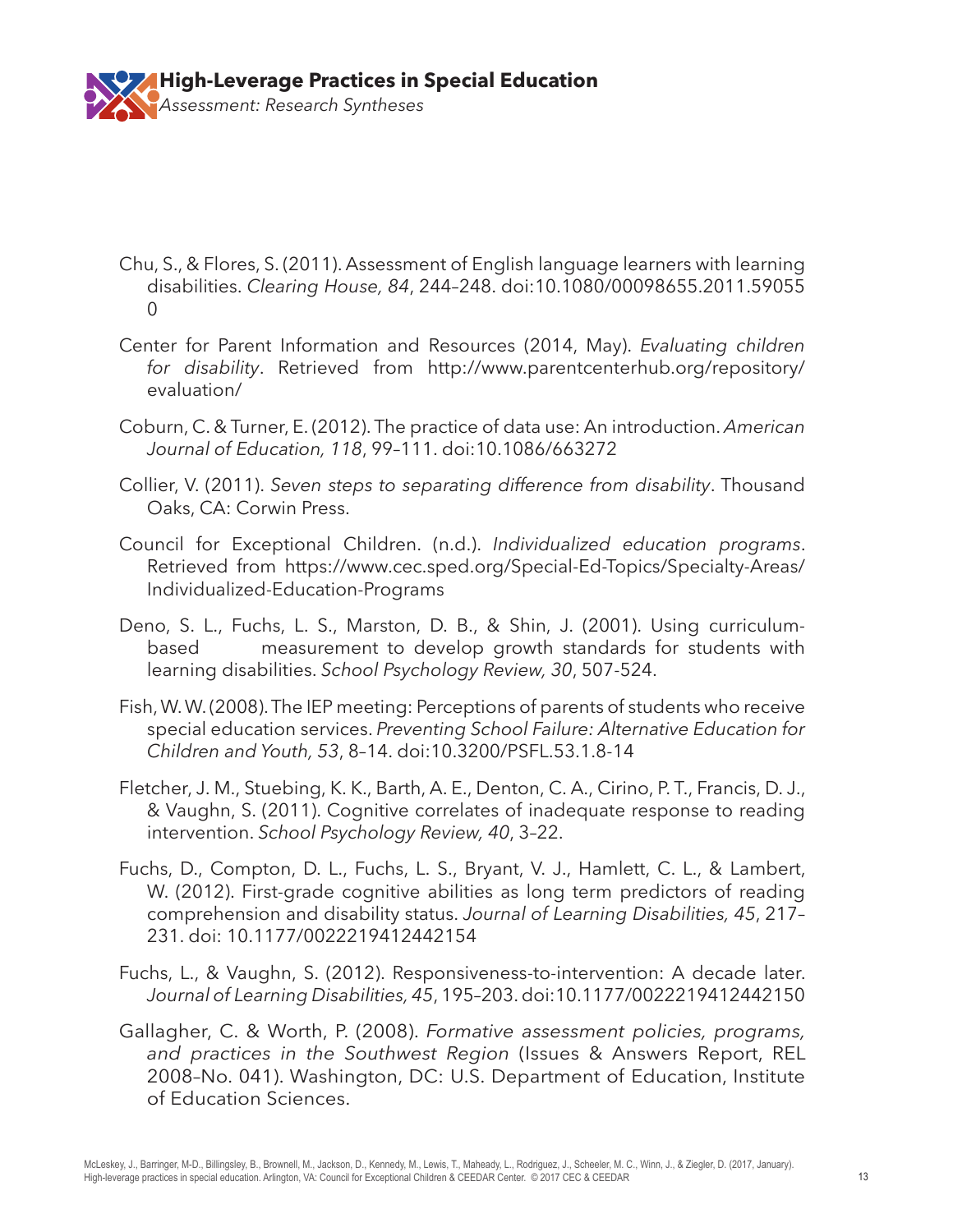

- Hammer, C. S., Komaroff, E., Rodriquez, B. L., Lopez, L. M., Scarpino, S. E., & Goldstein, B. (2012). Predicting Spanish–English bilingual children's language abilities. *Journal of Speech, Language, and Hearing Research, 55*, 1251–1264. doi:10.1044/1092-4388(2012/11-0016)
- Hammond, H., Ingalls, L., & Trussell, R. P. (2008). Family members' involvement in the initial individual education program (IEP) meeting and the IEP process: Perceptions and reactions. *International Journal about Parents in Education, 2*, 35–48.
- Hattie, J. (2008). *Visible learning: A synthesis of over 800 meta-analyses relating to achievement*. New York, NY: Routledge.
- Hehir, T., & Katzman, L. (2012). *Effective inclusive schools: Designing successful schoolwide programs*. San Francisco, CA: Jossey-Bass
- IDEA regulations, 34 C.F.R. § 300 (2012).
- Individuals With Disabilities Education Act, 20 U.S.C. §§ 1400 *et seq*. (2006 & Supp. V. 2011)
- Judge, S., & Bell, S. M. (2010). Reading achievement trajectories for students with learning disabilities during the elementary school years. *Reading and Writing Quarterly: Overcoming Learning Difficulties, 27*, 153–178. doi:10.1080/10573 569.2011.532722
- Katz, L. A., Stone, C. A., Carlisle, J. F., Corey, D. L., & Zeng, J. (2008). Initial progress of children identified with disabilities in Michigan's Reading First schools. *Exceptional Children, 74*, 235–256. doi:10.1177/001440290807400206
- Lembke, E. & Stecker, P. (2007). *Curriculum-based measurement in mathematics*. Portsmouth, NH: RCM Research Corporation, Center on Instruction.
- Leslie, L., & Caldwell, J. S. (2015). *Qualitative reading inventory* (5th ed.). New York, NY: Pearson.
- Linn, D., & Hemmer, L. (2011). English language learner disproportionality in special education: Implications for the scholar-practitioner. *Journal of Educational Research and Practice, 1*, 70–80. doi:10.5590/JERAP.2011.01.1.06
- Lo, L. (2008). Chinese families' level of participation and experiences in IEP meetings. *Preventing School Failure: Alternative Education for Children and Youth, 53*, 21–27. doi:10.3200/PSFL.53.1.21-27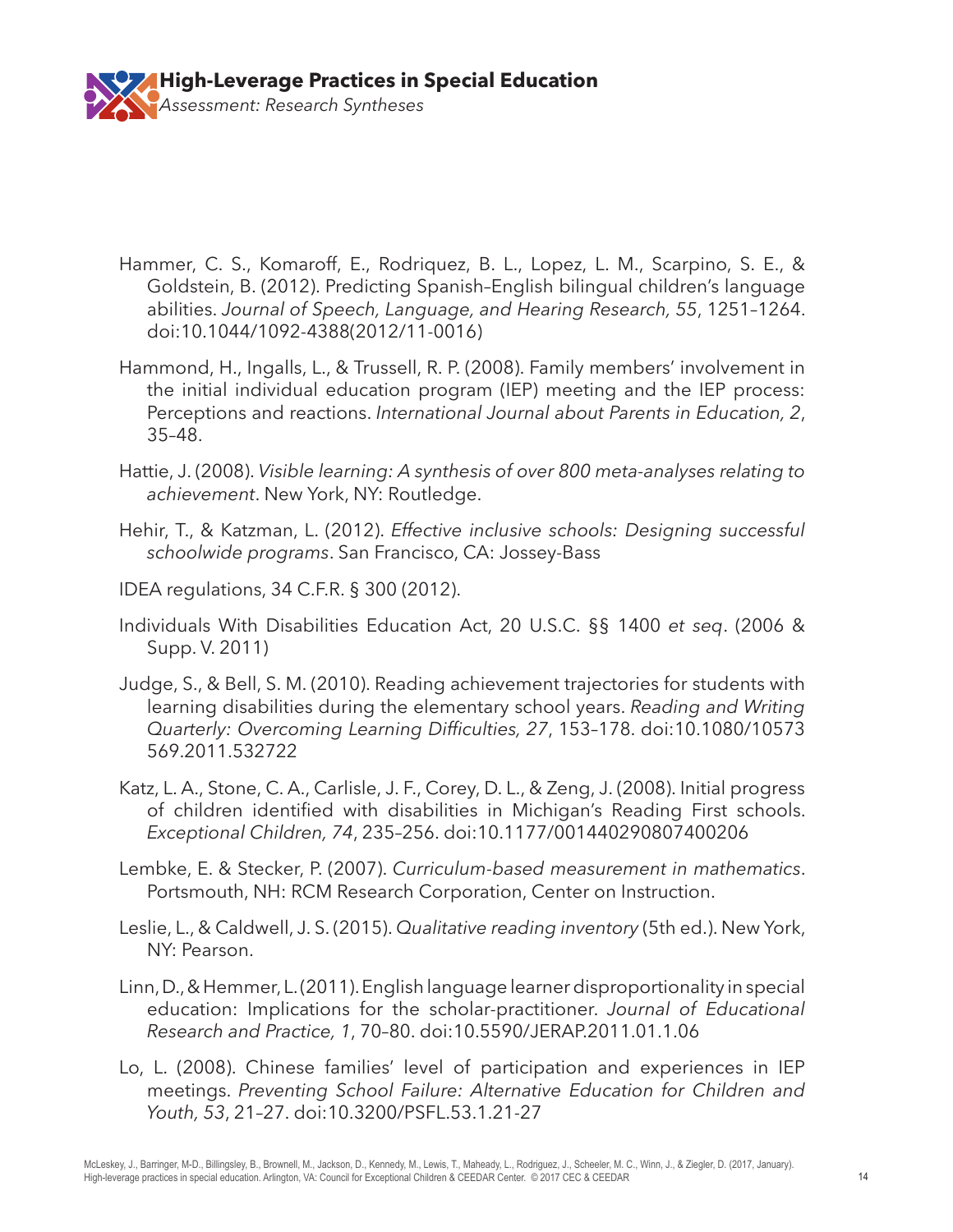

- Mandinach, E. B., & Gummer, E. S. (2013). Defining data literacy: A report on a convening of experts. *Journal of Educational Research and Policy Studies, 13*, 6–28.
- McLeskey, J., Waldron, N., & Redd, L. (2014). A case study of a highly effective, inclusive elementary school. *The Journal of Special Education, 48*, 59–70. doi:10.1177/0022466912440455
- McManus, S. (2008). *Attributes of effective formative assessment*. Washington, DC: Council of Chief State School Officers.
- Montague, M. (1996). Assessing mathematical problem solving. *Learning Disabilities Research and Practice, 11*, 238–248.
- Murray C,, & Greenberg, M. T. (2006). Examining the importance of social relationships and social contexts in the lives of children with high-incidence disabilities. *The Journal of Special Education, 39*, 220–233. doi:10.1177/00224 669060390040301
- The National Dissemination Center for Children with Disabilities. (n.d.). *What is a multidisciplinary evaluation and assessment?* Retrieved from http://www. mychildwithoutlimits.org/plan/early-intervention/multidisciplinary-evaluationand-assessment/
- Newman, L. (2005, March). *Family involvement in the educational development of youth with disabilities. A special topic report of findings from the National Longitudinal Transition Study-2* (NLTS2). Menlo Park, CA: SRI International. Retrieved from http://www.nlts2.org/reports/2005\_03/nlts2\_report\_2005\_03\_ complete.pdf
- Orosco, M., & Klingner, J. (2010). One school's implementation of RTI with English language learners: Referring into RTI. *Journal of Learning Disabilities, 43*, 269– 288. doi:10.1177/0022219409355474
- Ortiz, A. A., & Artiles, A. J. (2010). Meeting the needs of ELLs with disabilities: A linguistically and culturally responsive model. In G. Li & P. A. Edwards (Eds.), *Best practices in ELL instruction* (pp. 247–272). New York, NY: Guilford.
- Popham, J. (2008). *Transformative assessment*. Alexandria, VA: ASCD.
- Rinaldi, C., & Samson, J. (2008). English language learners and response to intervention: Referral considerations. *TEACHING Exceptional Children, 40*(5), 6–14. doi:10.1177/004005990804000501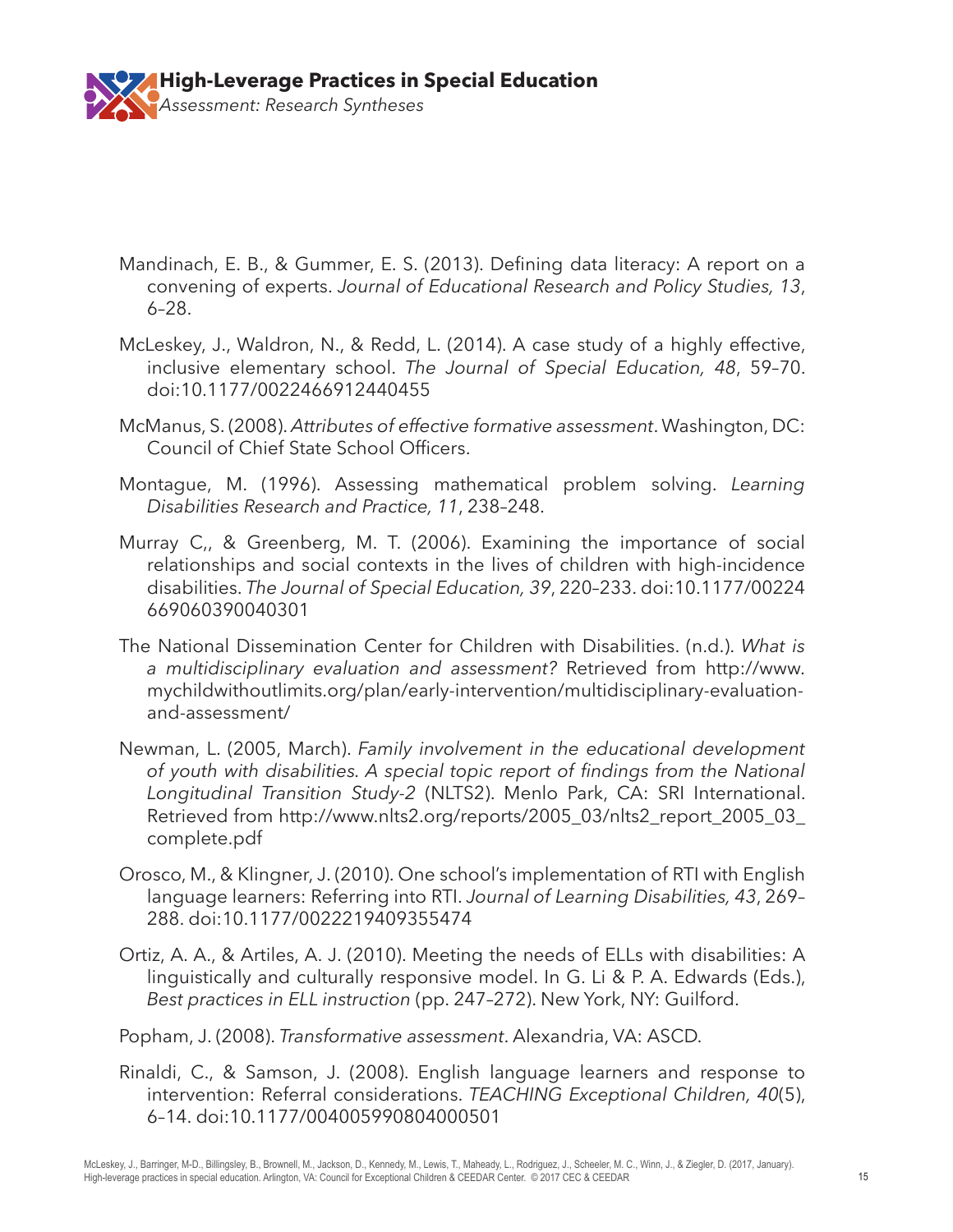

- Samson, J. F., & Lesaux, N. K. (2009). Language-minority learners in special education: Rates and predictors of identification for services. *Journal of Learning Disabilities, 42*, 148–162. doi:10.1177/0022219408326221
- Scott, A. N., Haurwas, L. B., & Brown, R. D. (2014). State policy and guidance for identifying learning disabilities in culturally and linguistically diverse students. *Learning Disability Quarterly, 37*, 172–185. doi:10.1177/0731948713507261
- Seo, S. (2006). *Special education reading teachers' understandings and enactment of motivational teaching for elementary students with learning disabilities* (Doctoral dissertation). ProQuest Dissertations and Theses database. (UMI No. 3228836)
- Seo, S., Brownell, M. T., Bishop, A. G., & Dingle, M. (2008). Beginning special education teachers' classroom reading instruction: Practices that engage elementary students with learning disabilities. *Exceptional Children, 75*, 97– 122.
- Shapiro, E., Zigmond, N., Wallace, T., & Marston, D. (Eds.) (2011). *Models for implementing response to intervention: Tools, outcomes, and implications*. New York, NY: Guilford.
- Stecker, P. M., Fuchs, L. S., & Fuchs, D. (2005). Using curriculum—based measurement to improve student achievement: Review of research. *Psychology in the Schools, 42*, 795–819.
- Test, D. W., Mazzotti, V. L., Mustain, A. L., Fowler, C. H., Kortering, L., & Kohler, P. (2009). Evidence-based secondary transition predictors for improving postschool outcomes for students with disabilities. *Career Development for Exceptional Individuals, 32*, 160–181. doi:10.1177/0885728809346960
- U.S. Department of Education (2009). *Race to the Top program: Executive summary*. Washington, DC: Author. Retrieved from https://www2.ed.gov/programs/ racetothetop/executive-summary.pdf
- U.S. Department of Education (2016). *Racial and ethnic disparities in special education*. Washington, DC: Office of Special Education and Rehabilitation. Retrieved from http://www2.ed.gov/programs/osepidea/618-data/LEAracial-ethnic-disparities-tables/disproportionality-analysis-by-state-analysiscategory.pdf